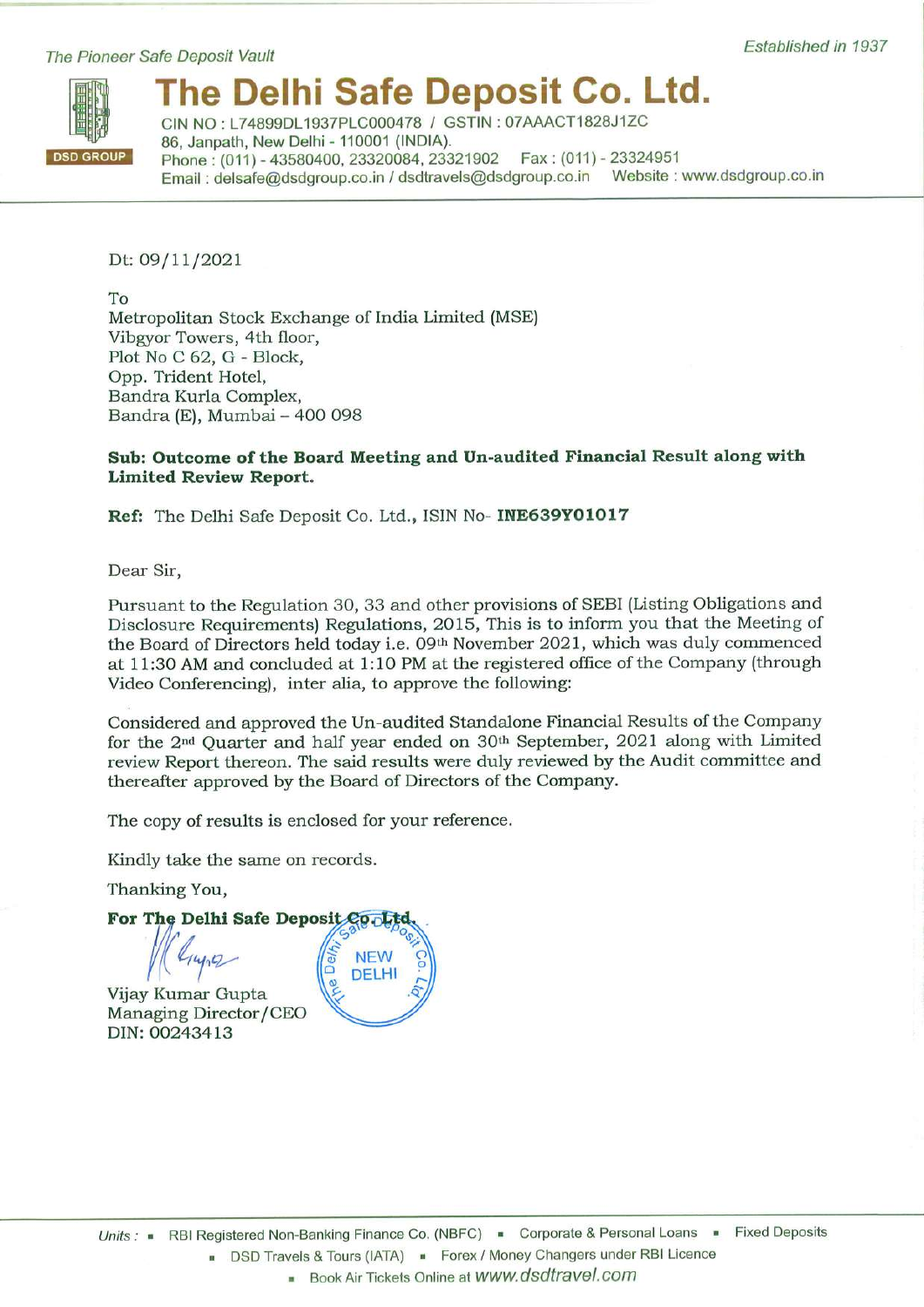

# C N S & CO. CHARTERED ACCOUNTANTS

 H.O: #109, Street No 10, Setia Farms, Sri Ganganagar, Rajasthan 335001 Branch Office: Flat no 167, Pocket A-3, Sector-8, Rohini, Delhi 110085 Mb: +91-9818989997 E-mail: cabaljeet.s@gmail.com

## UDIN: 21529260AAAAEA9406

### Independent Auditor's Review Report

### Review report to The Board of Directors of The Delhi Safe Deposit Company Limited

We have reviewed the accompanying statement of unaudited financial results of The Delhi Safe Deposit Company Limited for the quarter ended September  $30<sup>th</sup>$ , 2021 ("the statement"), being submitted by the Company's Management pursuant to the requirements of Regulation 33 of SEBI (Listing Obligation and Disclosure Requirements) Regulations, 2015 ("the regulation") as amended, read with SEBI circular CIR/CFD/CMD1/44/2019 dated 29<sup>th</sup> March, 2019 and in accordance with the recognition and measurement principles laid down in Indian Accounting Standard 34 "Interim Financial Reporting" ("Ind AS 34"), prescribed under Section 133 of the Companies Act, 2013, and other accounting principles generally accepted in India. This statement is the responsibility of the Company's Management and has been approved by the Board of Directors. Our responsibility is to issue a report on these financial statements based on our review.

We conducted our review of the Statement in accordance with the Standard on Review Engagements (SRE) 2410 "Review of Interim Financial Information Performed by the Independent Auditor of the Entity", issued by the Institute of Chartered Accountants of India. This standard requires that we plan and perform the review to obtain moderate assurance as to whether the financial statements are free of material misstatement. A review is limited primarily to inquiries of company personnel and analytical procedures applied to financial data and thus provides less assurance than an audit. We have not performed an audit and accordingly, we do not express an audit opinion.

Based on our review conducted as above, nothing has come to our attention that causes us to believe that the accompanying statement of unaudited financial results prepared in accordance with applicable accounting standards and other recognized accounting practices and policies has not disclosed the information required to be disclosed in terms of Regulation 33 of the SEBI (Listing Obligations and Disclosure Requirements) Regulations, 2015 including the manner in which it is to be disclosed, or that it contains any material misstatement.

For C N S & Co. Chartered Accountants FRN.: 018215C

Balject Singl

CA Baljeet Singh M.No. 529260

New Delhi: 09.11.2021

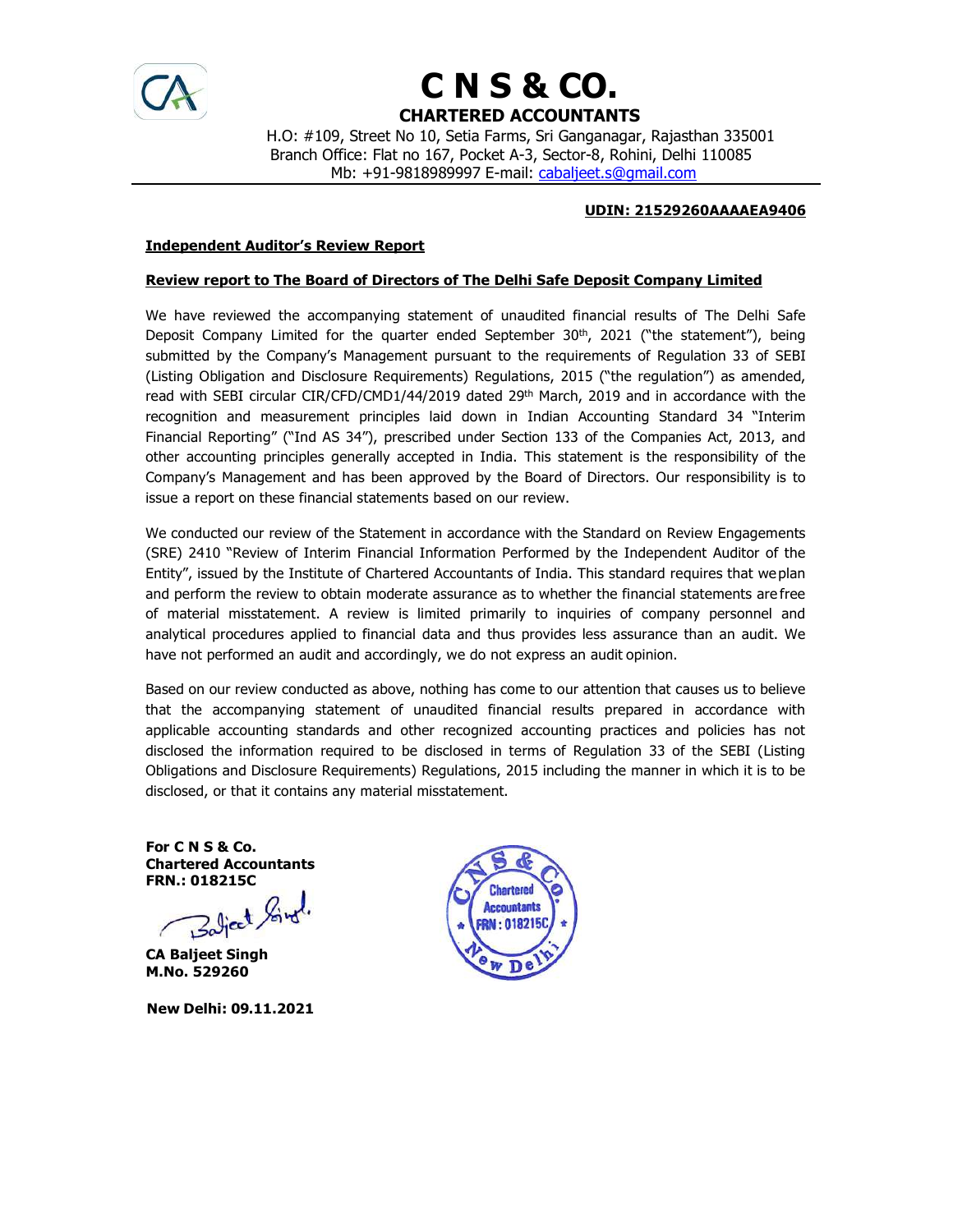#### THE DELHI SAFE DEPOSIT CO.LTD CIN: L74899DL1937PLC000478 Regd Off: 86, Janpath, New Delhi-110001 Ph: 011-43580400, 23321902 Email: delsafe@dsdgroup.co.in ; Website: www.dsdgroup.co.in STATEMENT OF UNAUDITED FINANCIAL RESULTS FOR THE QUARTER AND HALF YEAR ENDED 30th SEPTEMBER, 2021

|                                                                                             |                      |                          |                  | (Rs. in Lakhs, except per share Data) |                  |                    |
|---------------------------------------------------------------------------------------------|----------------------|--------------------------|------------------|---------------------------------------|------------------|--------------------|
| <b>Particulars</b>                                                                          | <b>Quarter Ended</b> |                          |                  | <b>Half year Ended</b>                |                  | <b>Year Ended</b>  |
|                                                                                             | 30.09.2021           | 30.09.2020               | 30.06.2021       | 30.09.2021                            | 30.09.2020       | 31.03.2021         |
|                                                                                             | <b>Unaudited</b>     | <b>Unaudited</b>         | <b>Unaudited</b> | <b>Unaudited</b>                      | <b>Unaudited</b> | <b>Audited</b>     |
|                                                                                             | Rs.                  | Rs.                      | Rs.              | Rs.                                   | Rs.              | Rs.                |
| 1. Income from operations                                                                   | 137.07               | 155.91                   | 151.16           | 288.23                                | 290.24           | 618.06             |
| <b>Total revenue</b>                                                                        | 137.07               | 155.91                   | 151.16           | 288.23                                | 290.24           | 618.06             |
| 2. Expenses                                                                                 |                      |                          |                  |                                       |                  |                    |
| Employees benefits expenses                                                                 | 44.41                | 40.63                    | 41.74            | 86.15                                 | 84.61            | 185.83             |
| Fee & Commission Expenses                                                                   |                      | 1.31                     |                  |                                       | 1.31             | 3.07               |
| Purchase                                                                                    | 97.52                |                          |                  | 97.52                                 |                  | 5.35               |
| Changes in inventories of stock in trade                                                    | (96.30)              |                          |                  | (96.30)                               |                  | (4.68)             |
| Depreciation and amortization                                                               | 3.21                 | 4.13                     | 2.34             | 5.55                                  | 8.26             | 11.11              |
| Impairment of financial instruments                                                         |                      | 91.17                    |                  |                                       | 118.12           | 398.03             |
| Other expenses                                                                              | 28.16                | 24.75                    | 26.14            | 54.30                                 | 48.61            | 108.42             |
| <b>Total expenses</b>                                                                       | 77.00                | 161.99                   | 70.22            | 147.22                                | 260.91           | 707.13             |
| 3. Profit/Loss from operations before other income                                          | 60.07                | (6.08)                   | 80.94            | 141.01                                | 29.33            | (89.07)            |
| finance costs and exceptional items (1-2)                                                   |                      |                          |                  |                                       |                  |                    |
| 4. Other income                                                                             | (0.09)               | 0.55                     | 0.83             | 0.74                                  | 3.80             | 71.25              |
| 5. Profit/Loss from ordinary activities before finance<br>costs and exceptional items (3+4) | 59.98                | (5.53)                   | 81.77            | 141.75                                | 33.13            | (17.82)            |
| 6. Finance costs                                                                            | 22.59                | 30.14                    |                  |                                       |                  |                    |
| 7. Profit/Loss from ordinary activities after finance                                       | 37.39                | (35.67)                  | 24.19<br>57.58   | 46.78<br>94.97                        | 62.66<br>(29.53) | 115.91<br>(133.73) |
| costs but before exceptional items (5-6)                                                    |                      |                          |                  |                                       |                  |                    |
| 8. Exceptional items                                                                        |                      |                          |                  |                                       |                  |                    |
| 9. Profit/Loss from ordinary activities (7-8)                                               | 37.39                | (35.67)                  | 57.58            | 94.97                                 | (29.53)          | (133.73)           |
| 10. Tax Expensees - Current Tax                                                             | 28.50                | (2.00)                   |                  | 28.50                                 |                  |                    |
| Deferred Tax                                                                                |                      |                          |                  |                                       |                  | 35.79              |
| 11. Net profit/Loss from ordinary activities                                                |                      |                          |                  |                                       |                  |                    |
| after tax $(9-10)$                                                                          | 8.89                 | (33.67)                  | 57.58            | 66.47                                 | (29.53)          | (97.94)            |
| 12. Extraordinary items                                                                     |                      |                          |                  |                                       |                  |                    |
| 13. Net profit/Loss for the period (11-12)                                                  | 8.89                 | (33.67)                  | 57.58            | 66.47                                 | (29.53)          | (97.94)            |
| 14. Paid up equity share capital                                                            | 522.30               | 522.30                   | 522.30           | 522.30                                | 522.30           | 522.30             |
| (Face value: Rs.10/- per equity share)                                                      |                      |                          |                  |                                       |                  |                    |
| Earnings per share (before extraordinary items)<br>Basic & Diluted (In Rs.)                 | 0.17                 | $\overline{\phantom{a}}$ | 1.10             | 1.10                                  |                  | u.                 |
| Earnings per share (after extraordinary items)<br>Basic & Diluted (In Rs.)                  | 0.17                 | ۰                        | 1.10             | 1.10                                  |                  |                    |
|                                                                                             |                      |                          |                  |                                       |                  |                    |

#### **Notes**

1. The above financial results have been reviewed & recommended by the Audit Committee and approved & taken on record by the Board of Directors of the Company at their meeting held on 09.11.2021

2 The SARS- Cov-2 virus responsible for COVID-19 continues to speard across the globe & India which has significantally contributed decline and volatility in global and Indian financial markets resulting significant decrease in global and local economic activities. The extent to which the COVID-19 pandemic will impact the Company's results will depand on future developments, which are highly uncertain, including among other things, any new information concerning the severity of the COVID-19 pandemic and any action to prevent the speard or mitigate its impact, whether government-mandated or elected by the Company.

3 The above financial results have been subject to limited review by the Statutory Auditors of the Company.

4 Previous period's figures have been regrouped/rearranged where necessary.

Place: New Delhi Date: 09/11/2021



By order of the Board of Directors For The Delhi Safe Deposit Co.Ltd.

Vijay Kumar Gupta Managing Director/CEO DIN:00243413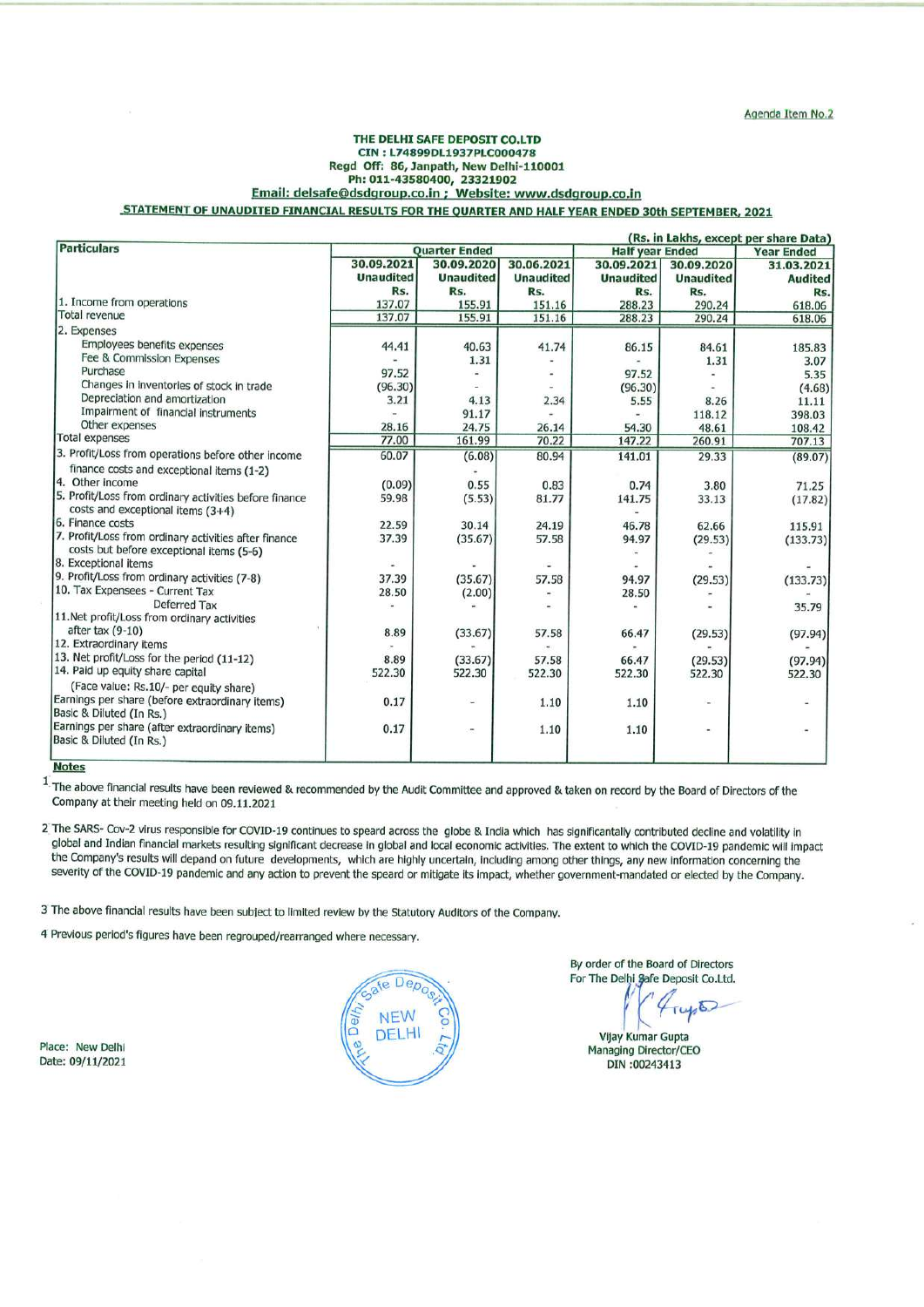# THE DELHI SAFE DEPOSIT CO.LTD

CIN: L74899DL1937PLC000478

# Regd Off: 86, Janpath, New Delhi-110001

Email: delsafe@dsdgroup.co.in ; Website: www.dsdgroup.co.in

# **STATEMENT OF ASSETS AND LIABILITIES**

|                                                         |                  | (Rs. In Lakhs) |
|---------------------------------------------------------|------------------|----------------|
| <b>Particulars</b>                                      | 30.09.2021       | 31.03.2021     |
|                                                         | <b>Unaudited</b> | <b>Audited</b> |
|                                                         | Rs.              | Rs.            |
| <b>Assets</b>                                           |                  |                |
| <b>Financial assets</b>                                 |                  |                |
| Cash and cash equivalents                               | 276.72           | 226.78         |
| Bank balance other than cash and cash equivalents above | 315.42           | 64.55          |
| Receivables - Trade                                     | 365.71           | 360.09         |
| Loans                                                   | 2,987.82         | 3,307.10       |
| Investments                                             | 116.56           | 116.56         |
| Other financial assets                                  | 7.48             | 7.48           |
| <b>Non-financial assets</b>                             |                  |                |
| Inventories                                             | 100.99           | 4.69           |
| Current tax assets (Net)                                | 71.58            | 90.89          |
| Deferred tax assets (Net)                               | 70.32            | 70.32          |
| Investment property                                     | 95.81            | 97.00          |
| Property, plant and equipment                           | 36.80            | 32.38          |
| Other intangible assets                                 | 0.68             | 0.77           |
| Other non-financial assets                              | 7.43             | 6.93           |
| <b>Total assets</b>                                     | 4,453.32         | 4,385.54       |
| Liabilities & Equity                                    |                  |                |
| <b>Financial liabilities</b>                            |                  |                |
| Payables                                                |                  |                |
| <b>Trade payables</b>                                   |                  |                |
| (i) total outstanding dues of micro enterprises and     | 89.83            | 43.24          |
| small enterprises                                       |                  |                |
| (ii) total outstanding dues of creditors other than     |                  | 0.85           |
| micro enterprises and small enterprises                 |                  |                |
| Borrowings (Other debt securities)                      | 313.41           | 293.49         |
| Deposits                                                | 794.33           | 848.72         |
| <b>Other financial liabilities</b>                      | 439.10           | 434.15         |
| Non-financial liabilities                               |                  |                |
| Provisions                                              | 179.32           | 180.74         |
| Other non-financial liabilities                         | 15.55            | 29.05          |
| <b>Total liabilities</b>                                | 1,831.54         | 1,830.24       |
| <b>EQUITY</b>                                           |                  |                |
| Equity share capital                                    | 522.30           | 522.30         |
| Other equity                                            | 2,099.48         | 2,033.00       |
| <b>Total equity</b>                                     | 2,621.78         | 2,555.30       |
| <b>Total liabilities and equity</b>                     | 4,453.32         | 4,385.54       |

By order of the Board of Directors For The Delhi Safe Deposit Co.Ltd.

Vijay Kumar Gupta Managing Director/CEO DIN:00243413

Place: New Delhi Date: 09/11/2021

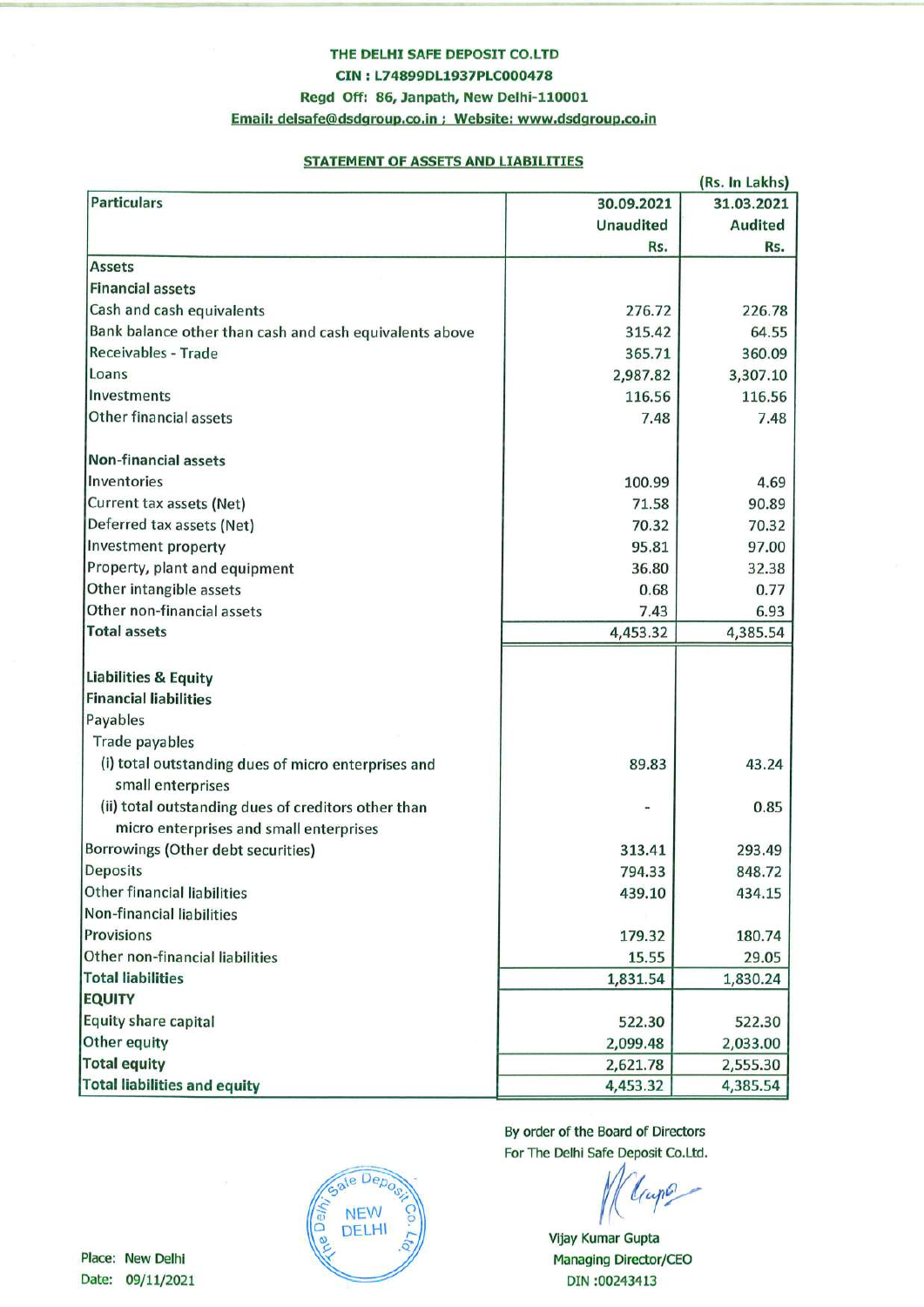# THE DELHI SAFE DEPOSIT COMPANY LIMITED **CASH FLOW STATEMENT**

|                                                                              | (Rs. In thousands)    |
|------------------------------------------------------------------------------|-----------------------|
|                                                                              | For the quarter ended |
|                                                                              | 30th Sept, 2021       |
|                                                                              | Rs.                   |
| <b>Cash flow from operating activities</b><br>Profit before taxation         |                       |
| Adjustments for:                                                             | 9,496                 |
|                                                                              | 555                   |
| Depreciation on assets                                                       |                       |
| Interest from govt. securities & fixed deposits<br>Interest on vehicle loans | (731)<br>12           |
| Interest on loan & fixed deposits                                            | 4,646                 |
| Provisions for:                                                              |                       |
| <b>NPAs</b>                                                                  | (31)                  |
| Standard assets                                                              |                       |
| Leave encashments                                                            |                       |
| Expected credit loss allowance                                               |                       |
| Restructured Ioan assets                                                     |                       |
| Loss/Profit on sale of investments/assets                                    | (42)                  |
| Direct taxes paid net of refunds, if any                                     | (930)                 |
|                                                                              |                       |
| Adjustsments for changes in:                                                 |                       |
| Trade payables & liabilities                                                 | 3,225                 |
| Loans, advances & trade receivables                                          | 21,629                |
| Net cash flows from operating activities (A)                                 | 37,829                |
|                                                                              |                       |
| <b>Cash flow from investing activities</b>                                   |                       |
| Purchase of fixed assets/investments                                         | (901)                 |
| Proceeds from sale of fixed assets/investments                               | 33                    |
| Interest from govt. securities & fixed deposits                              | 731                   |
| Net cash flows from investing activities (B)                                 | (137)                 |
|                                                                              |                       |
| <b>Cash flow from financing activities</b><br>Interest on vehicle loans      |                       |
|                                                                              | (12)                  |
| Interest on loan & fixed deposits                                            | (4, 569)              |
| Proceeds of borrowings<br>Dividends paid                                     | (3,029)               |
| Net cash flows from financing activities (C)                                 | (7,610)               |
|                                                                              |                       |
| Net increase/decrease in cash & cash equivalents (A+B+C)                     | 30,082                |
| Cash & cash equivalents as at the beginning of quarter                       | 29,133                |
| Cash & cash equivalents as at the end of quarter                             | 59,215                |
|                                                                              |                       |

Place: New Delhi Date: 09/11/2021



By order of the Board of Directors<br>For The Delhi Safe Deposit Co.Ltd.

ynta

Vijay Kumar Gupta Managing Director/CEO<br>DIN :00243413